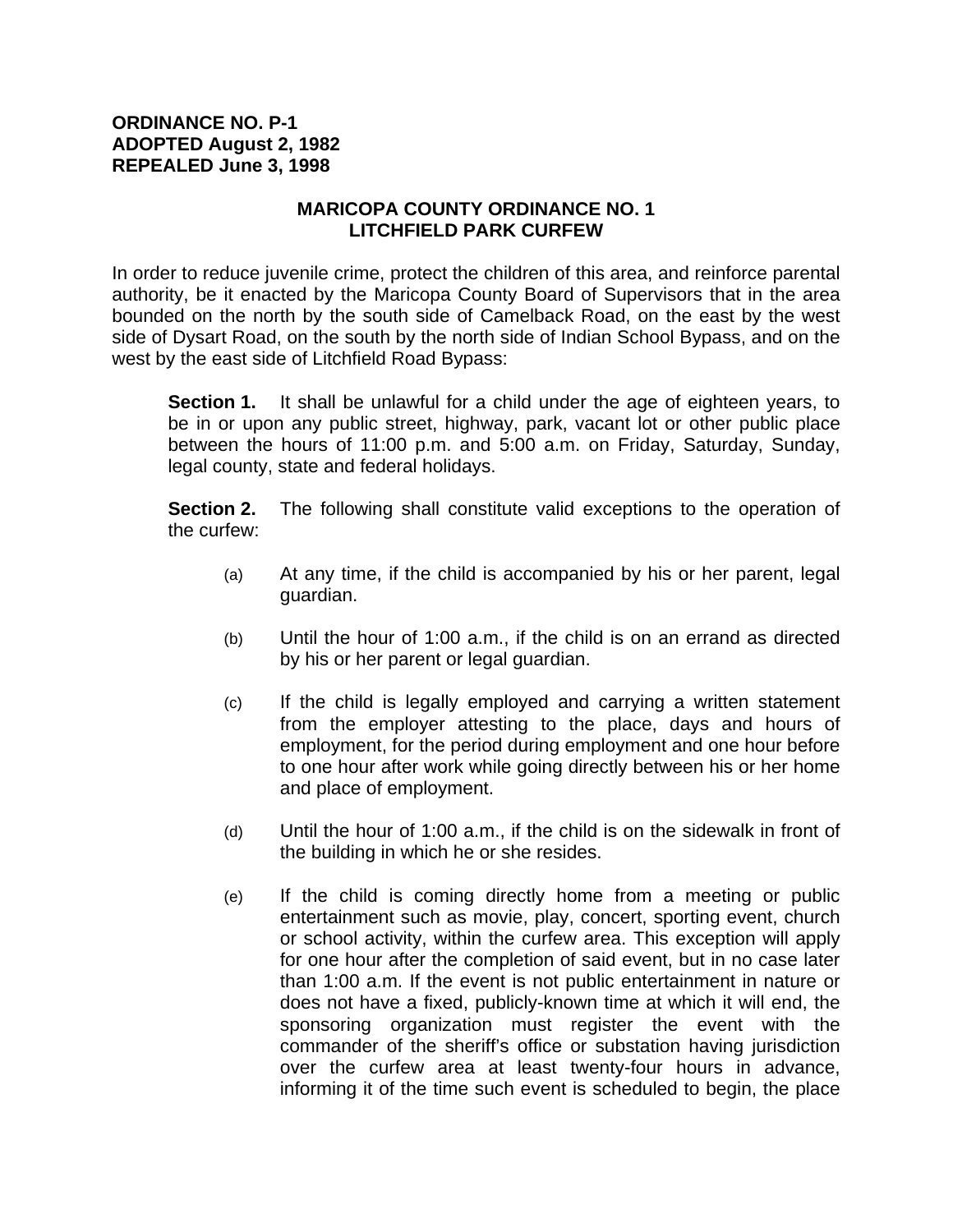at which it will be held, the time at which it shall end, and the name of the sponsoring organization or individual. The sheriff's office shall not pass judgement upon the appropriateness of the meeting or event as a valid curfew exception.

- (f) If the child is in or on motor vehicle which is bona fide engaged in interstate or intrastate movement through the area. This exception also applies to bona fide interstate or intrastate travel beginning or ending in the curfew area if the child goes directly to the residence of a parent, guardian or responsible person who is eighteen years of age or older and approved by the child's parent or guardian.
- $(q)$  If the child is, due to bona fide emergency situation, attempting to seek aid for himself/himself or another.
- (h) When exercising first amendment rights protected by the United States Constitution. Such child shall carry a written communication signed by such child and countersigned by a parent or guardian with the home address and telephone number of each signing party, addressed to the commander of the sheriff's substation having jurisdiction over the curfew area, specifying when, where, in what manner, and for what purpose said child will be on the streets during the hours when the curfew ordinance is otherwise applicable. The sheriff's office shall not judge the appropriateness of the activity which the child and adult claim as an exception to the ordinances.

**Section 3.** If a sheriff's deputy determines that the ordinance has been violated, the officer shall either order the child home or take the child to that child's home or temporary residence if it is within the boundaries, and he or she is not temporarily staying with someone who resides within the boundaries of the curfew area, the deputy shall order the child out of the curfew area. Failure to comply with such valid orders from a deputy sheriff shall result in detention of said child.

**Section 4.** Detention as provided in Section 3 shall consist of transporting the child to the sheriff's department or substation where the child's parent or guardian shall be immediately contacted. If no parent or guardian is available to assume custody of the child within two hours, the child shall be transported and released to the custody of the juvenile court. Detention shall be in conformance with A..R.S. s 8-223.

**Section 5.** The court may impose a monetary assessment of up to fifty dollars (\$50.00)

For violation of this ordinance.